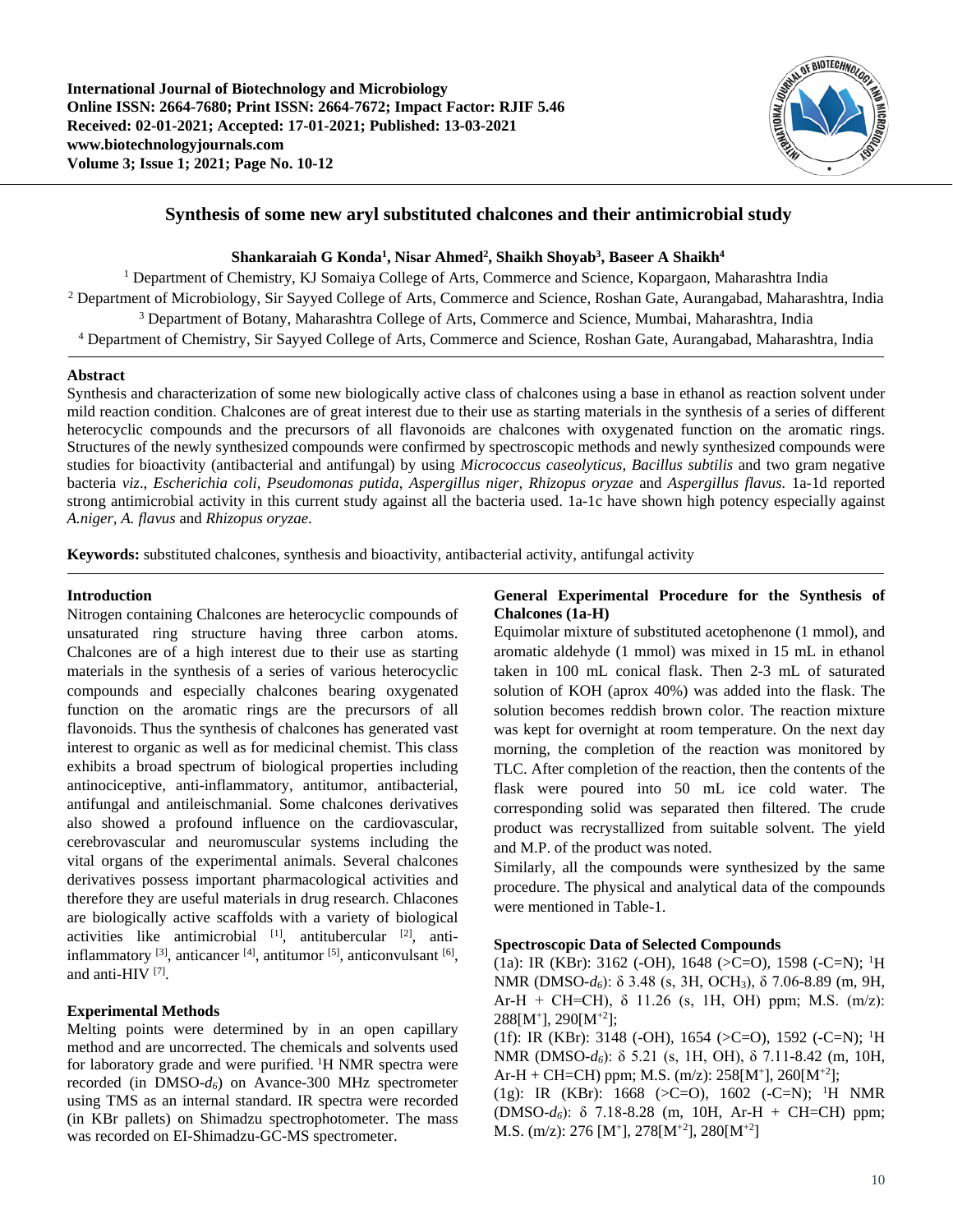#### **Antimicrobial Activity**

The newly synthesized compounds were screened for their antibacterial activity against two Gram positive bacteria *viz*., *Micrococcus caseolyticus, Bacillus subtilis* and two gram negative bacteria *viz*., *Escherichia coli, Pseudomonas putida*  by using cup plate method8-9. The agar medium was purchased from HI media Laboratories Ltd., Aurangabad, India. Preparation of nutrient broth, subculture, base layer medium, agar medium and peptone water was done as per the standard procedure. Discs measuring 6.25 mm in diameter were punched from Whatman No.1 filter paper. The test compounds were prepared in different concentrations using dimethyl sulfoxide. Solutions of the test compounds were prepared by dissolving 5 mg each in 5 mL of dimethyl sulfoxide at a concentration of 1000  $\Box$ g/ml. Volumes of 0.05 mL and 0.1 mL of each compound were used for testing. The cups each of 9 mm diameter were made by scooping out medium with a sterilized cork borer in a petri dish which was streaked with the organisms.

The solutions of each test compound (0.05 and 0.1 mL) were added separately in the cups and petri plates were subsequently incubated. A reference standard for both Gram positive and Gram negative bacteria was made by dissolving accurately weighed quantity of chloramphenicol (200 and 1000  $\Box$ g/mL, respectively) in sterile distilled water, separately. The incubation was carried out at 37ºC for 24h. All the experiments were carried out in triplicate. Simultaneously, controls were maintained by employing 0.1 mL of dimethyl sulfoxide which did not reveal any inhibition. Zones of inhibition produced by each compound was measured in mm.

All those compounds screened for antibacterial activity were also tested for their antifungal activity using potato-dextroseagar (PDA) medium by same cup plate method against *Aspergillus niger, Rhizopus oryzae* and *Aspergillus flavus.*  The PDA medium was purchased from HI media Laboratories Ltd., Mumbai, India. Preparation of nutrient broth, subculture, base layer medium and PDA medium was done as per the standard procedure. The solutions of test compounds were prepared by a similar procedure described under the antibacterial activity. Each test compound (5 mg) was dissolved in 5 mL of dimethyl sulphoxide (1000  $\Box$ g/mL). Volumes of 0.05 and 0.1 mL of each compound were used for testing. A reference standard drug fluconazole (200 and 1000  $\Box$ g/mL respectively) and dimethylsulphoxide as a control which did not reveal any inhibition. The experiments were performed in triplicate in order to minimize the errors. Zone of inhibition produced by each compound was measured in mm.

#### **Results and Discussion**

The starting chalcones 1(a-h) were prepared by the Claisen-Schmidt condensation method. The aromatic acetophenones and aldehydes were mixed ethanol taken in a conical flask. The aqueous KOH solution was added to it and kept for overnight. On the next day morning, the progress of the reaction was monitored by the TLC and worked up with water to yielded corresponding chalcones 1(a-h) (Scheme-1, Table-1).



**Fig 1:** Synthesis of chalcones using KOH in ethanol 1(a-h)

**Table 1:** The physical and analytical data of synthesized chalcone derivatives

| <b>Entry</b> | <b>Substitution</b>           |   |                |                |                  | Mol. Formula                          | Yield $(\%)$   M.P $(^{\circ}C)$ |         |  |
|--------------|-------------------------------|---|----------------|----------------|------------------|---------------------------------------|----------------------------------|---------|--|
| $(1a-h)$     | $\mathbf{R}_1$ $\mathbf{R}_2$ |   | $\mathbf{R}_3$ | $\mathbf{R}_4$ | $\mathbf{R}_{5}$ |                                       |                                  |         |  |
| a            |                               |   | Н              |                | Br               | $C_{15}H_{10}O_2BrCl$                 | 86                               | 96-98   |  |
| b            | ЮH                            |   |                | F              | OMe              | $C_{16}H_{13}O_3F$                    | 85                               | 138-140 |  |
| $\mathbf{C}$ | Н                             | н | CH3            | Н              | OMe              | $C_{17}H_{16}O_2$                     | 86                               | 106-108 |  |
| d            | OН                            |   | н              | CI             | Cl               | $C_{15}H_{10}O_2Cl_2$                 | 90                               | 126-128 |  |
| e            | ЮH                            |   | Н              |                | OН               | $C15H11O3Cl$                          | 90                               | 130-132 |  |
| F            | н                             | Н |                | н              | OН               | $C_{15}H_{11}O_2Cl$                   | 85                               | 127-129 |  |
| G            | н                             | н |                | н              | Cl               | $C_{15}H_{10}OCl2$                    | 95                               | 134-136 |  |
| Н            |                               |   |                | н              | Br               | C <sub>15</sub> H <sub>10</sub> OBrCl | 92                               | 116-118 |  |

#### **Antimicrobial activity**

**Table 2:** The results of antibacterial studies were given in following table.

|                | <b>Micrococcus</b>  |                 |               | <b>Bacillus Escherichia</b> |      | Pseudomonas |      |     |
|----------------|---------------------|-----------------|---------------|-----------------------------|------|-------------|------|-----|
| Compound       | <b>Caseolyticus</b> | <b>Subtilus</b> |               | Coli                        |      | putida      |      |     |
|                | 0.05                | 0.1             | $0.05 \, 0.1$ |                             | 0.05 | 0.1         | 0.05 | 0.1 |
| 1a             | 5                   | 8               |               | 9                           | 6    | 8           | 6    |     |
| 1b             | 6                   | 8               | 8             | 9                           |      | 09          |      |     |
| 1c             |                     | 9               | 6             | 8                           | 8    | 10          | 6    |     |
| 1 <sub>d</sub> | 9                   | 10              | 8             | 10                          |      |             | 8    | 10  |
| 1e             |                     |                 | 8             | 10                          | 6    | 8           |      |     |
| 1f             | 8                   | 10              |               | -                           | 6    | 8           |      |     |
| 1g             |                     |                 | 5             |                             |      |             |      |     |
| 1h             |                     |                 | 8             | 10                          | 8    | 10          |      |     |

(-) indicates no zone of inhibition.

| Table 3: The results of antifungal studies are given in following table |  |  |  |  |
|-------------------------------------------------------------------------|--|--|--|--|
|                                                                         |  |  |  |  |

|     |      |    |      |     | Compound Aspergillus niger Aspergillus flavus Rhizopus orazae |    |  |
|-----|------|----|------|-----|---------------------------------------------------------------|----|--|
|     | 0.05 |    | 0.05 | 0.1 | 0.05                                                          | 0. |  |
| 1a  |      | 10 |      |     |                                                               |    |  |
| 1b  |      |    |      |     |                                                               |    |  |
| l c |      |    |      | 10  |                                                               |    |  |
|     |      |    |      |     |                                                               |    |  |
| 1e  |      |    |      |     |                                                               |    |  |
|     |      |    |      |     |                                                               |    |  |
| g   |      |    |      |     |                                                               |    |  |
|     |      |    |      |     |                                                               |    |  |

(-) indicates no zone of inhibition.

The screening results revealed that the compounds 1a-1d showed significant antimicrobial activity against all bacteria used in this current study. In particular compounds 1e, 1f, 1h showed mild inhibitory action on *B. subtilis* and *E. coli.*  Compound 1g showed minimum activity against *B. subtilis*. Compound 1a-1c have shown high potency especially against *A.niger, A. flavus* and *R.oryzae*. Compounds 1e, 1f and 1g showed mild inhibition. While 1d showed minimum inhibition. All the organisms employed at a concentration of 1000  $\Box$ g/mL (0.01 mL dose level) showed considerable